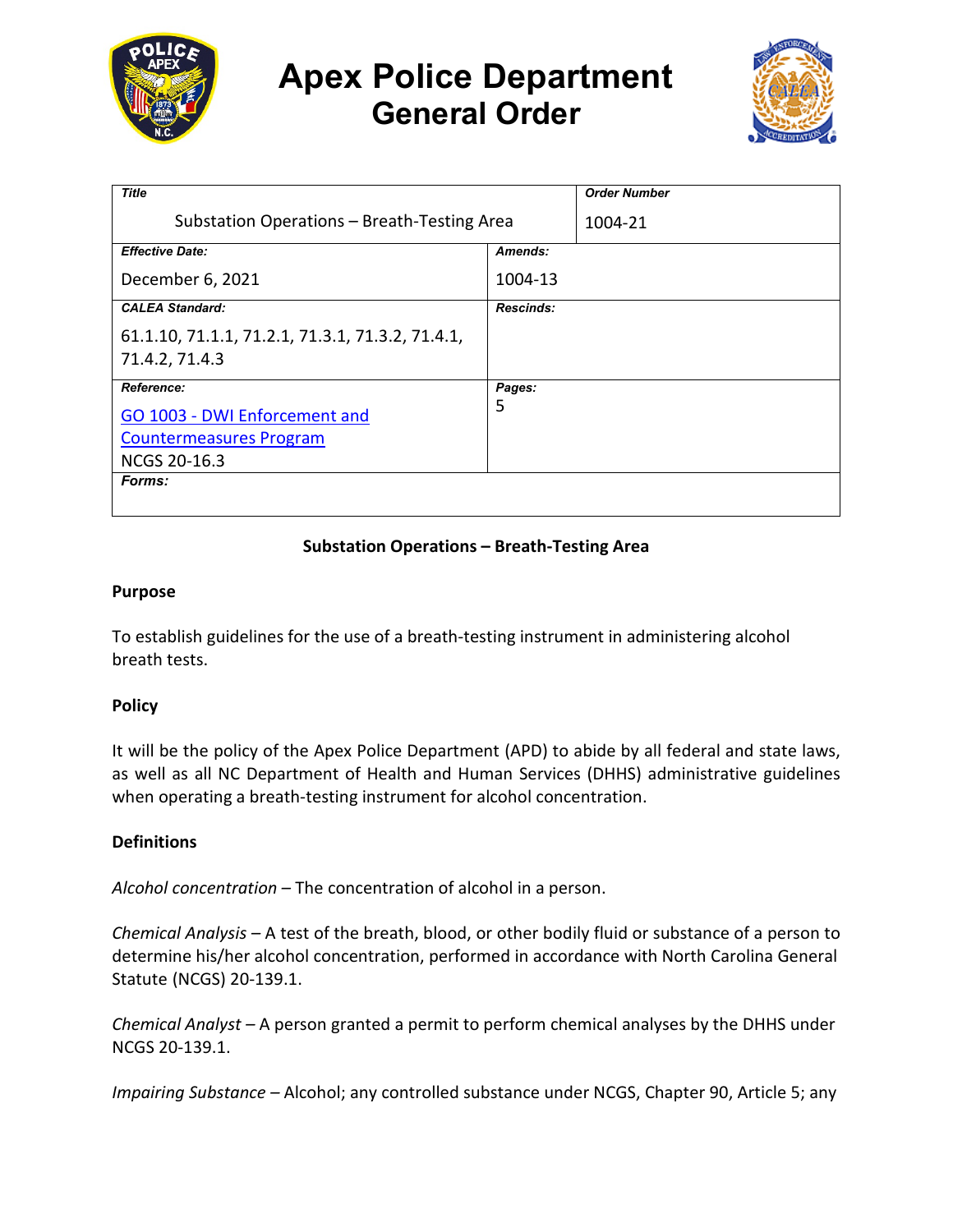other drug or psychoactive substance capable of impairing a person's physical or mental facultie; or any combination of these substances

*Implied Consent Offense –* An offense involving impaired driving or an alcohol-related offense subject to the procedures set forth in NCGS 20-16.2, Including:

- Impaired driving under NCGS 20-138.1
- Felony death by vehicle under NCGS 20-141.4
- Second-degree murder under NCGS 14-17 or involuntary manslaughter under NCGS 14-18, when the conviction is based upon impaired driving
- Impaired driving in a commercial vehicle under NCGS 20-138.2
- Driving by persons less than 21 years old after consuming alcohol or drugs under NCGS 20-138.3
- Impaired instruction under NCGS 20-12.1
- Driving while license revoked under NCGS 20-28
- Transporting an open container of alcoholic beverage after consuming alcohol under NCGS 20-138.7
- **NOTE:** A driver who operates a vehicle on a highway, street, or public vehicular area thereby gives consent to a chemical analysis if charged with an implied consent offense.

*Under the Influence of an Impairing Substance* – The state of a person having his/her mental or physical faculties, or both, appreciably impaired by an impairing substance.

# **Procedure**

# **General**

- 1. The APD does not have a holding facility. In addition, other department facilities are not constructed to provide for detainee holding or detention.
- 2. The APD substation located at Apex Public Safety Station 4 (PSS 4), is designated to function as the authorized department facility for testing of suspected impaired drivers. (71.1.1)
- 3. Officers will notify the Communications Center when they are using the breath testing facility. The Telecommunicator will document the reason for being in the facility, times of arrival and departure, and any other necessary information in the CAD call. (71.3.1 (a))
- 4. Detainees will be provided access to water, restrooms, and other needs that do not interfere with alcohol-testing procedures. (71.4.1)
- 5. Meals are not served in the breath-testing facility. (71.3.1 (a))
- 6. The breath-testing facility does not contain locked spaces for purposes of containing unattended detainees. (71.3.1 (c))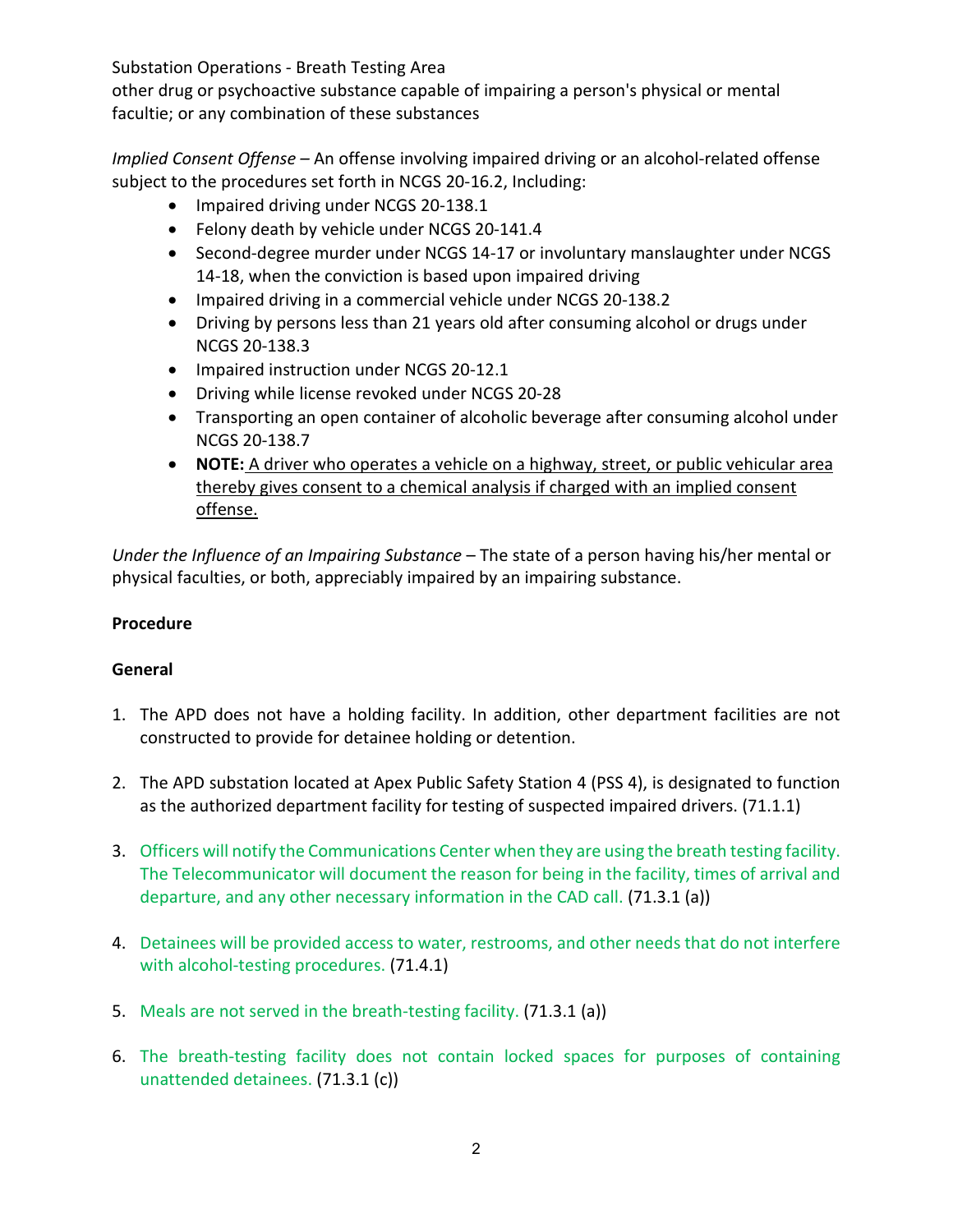- 7. The number of officers permitted in the breath-testing area is limited to those necessary to conduct the test and ensure the safety of the officers and other persons present; however, a minimum of two officers are required when a detainee is present for breath testing.
- 8. Officers certified to operate a breath-testing instrument will follow all rules, regulations, and laws that pertain to the testing instrument. (61.1.10)
- 9. If the breath-testing area is not available for any reason, officers may transport detainees to the Wake County Detention facility for breath testing.
- 10. Male, female, and juvenile detainees will be separated at all times while in the breathtesting facility. (71.3.1 (e))

# **Breath-Testing Area Guidelines at Substation**

- 1. The following procedures will apply to the use of the breath-testing area:
	- Constant Supervision: Officers will not lose sight of any person being tested
		- At least one officer will monitor the detainee at all times (71.3.3 (e)(f))
	- Weapons Control: Officers using the breath-testing area are encouraged to secure their firearm for officer safety
		- This information has been redacted pursuant to N.C. General Statute 132 - Public Records.
			-

 $\blacktriangleright$ 

- Panic or Duress Alarms: Officers needing immediate assistance with a person in the breath-testing area may activate the emergency button on their portable radio for assistance, call for assistance using the radio, or telephone the Communications Center (71.3.3 (b))
- Escape Prevention: Officers using the breath-testing area will guard against escape attempts during the testing process
	- $\triangleright$  Officers will exercise due care and diligence in order to prevent detainee escapes by maintaining constant supervision during the testing procedures
	- $\triangleright$  All movement of detainees will be under the escort of at least one sworn officer
	- $\triangleright$  Detainees will not be placed near or closest to the exit door (71.3.3 (d))
- Handcuffing: Officers are prohibited from securing arrestees to any object within the breath-testing area (71.3.1 (d)) (71.3.2)
	- $\triangleright$  In general, detainees will remain secured in handcuffs with their hands behind their back, palms facing outward with the handcuffs double locked
	- $\triangleright$  The detainee's handcuffs may be temporarily removed before the breath test so that signatures for required forms can be completed
	- $\triangleright$  If necessary, the handcuffs may be temporarily removed for detainees to make a phone call, use the restroom, or for any other essential purpose that, in the opinion of the officer, requires the removal of the handcuffs
	- $\triangleright$  As an escape prevention methody, officers are authorized to use leg shackles to secure the detainee's feet before the handcuffs are removed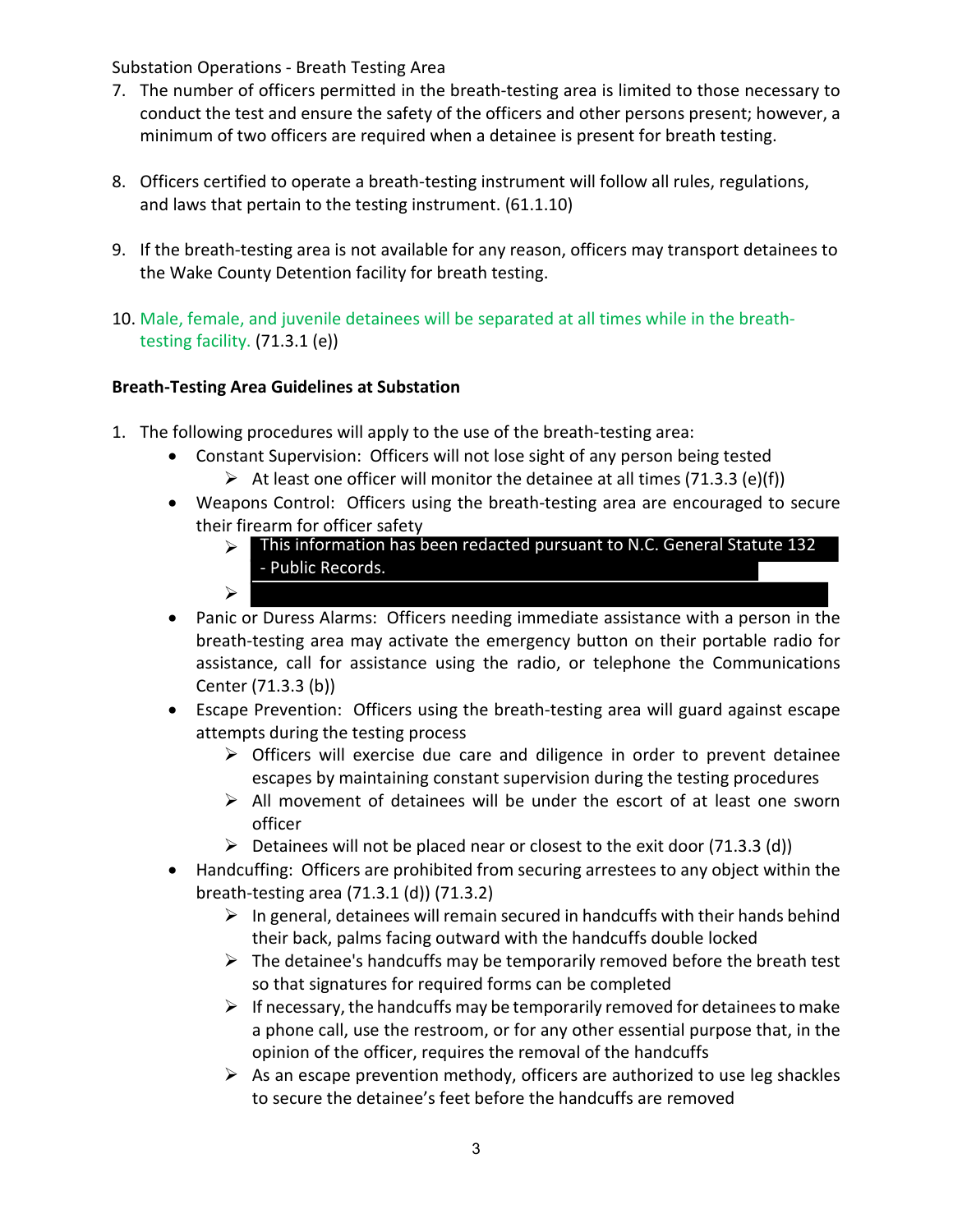- $\triangleright$  Any deviation from this procedure must be justified by the arresting officer and will be documented in the report narrative
- $\triangleright$  The officer remains responsible for the security of the detainee and must take all steps necessary to avoid escape (71.3.1 (b))

# **Fire Prevention/Suppression** (71.4.2)

- 1. In the event of a fire, the fire will be extinguished as quickly as possible with any available fire extinguishers.
	- In the event of a fire, officers will:
		- $\triangleright$  Evacuate detainees, and any other people, to a safe location outside of the facility
		- $\triangleright$  Make a notification to the Communications Center immediately for Fire and EMS response, if needed

## **Guidelines for Use of Breath-Testing Area by an Outside Agency**

- 1. Any law enforcement agency requesting to use the breath-testing area will contact the Communications Center to make the request.
- 2. An Apex Police Officer will be dispatched to respond, allow access to an authorized law enforcement officer, and remain in the substation until the breath testing is finished and any other agency officers and detainees leave the substation. At no time will the code to the door be released to an outside agency.
- 3. The Telecommunicator will create a call for service in CAD with the incident code ASSIST OTHER DEPARTMENT (AOD) and include the reason for being in the facility, times of arrival and departure, and any other necessary information. (71.3.1 (a))

## **Guidelines for Attorney or Witness Access**

- 1. Any attorney or witness who is called to observe a breath test pursuant to applicable NCGS may use the emergency phone located outside the substation near the fire department entrance to notify the Apex Communications Center that they have arrived. The Communications Center will notify the officer who will allow no more than one person (attorney or witness) access.
- 2. Any person called to witness a breath test is subject to being searched prior to entering the substation.

## **Facility Inspection and Administrative Review** (71.4.3)

1. Annually, the Patrol Division Commander, or his/her designee, will conduct an administrative review of the substation and breath-testing areas, including procedures.